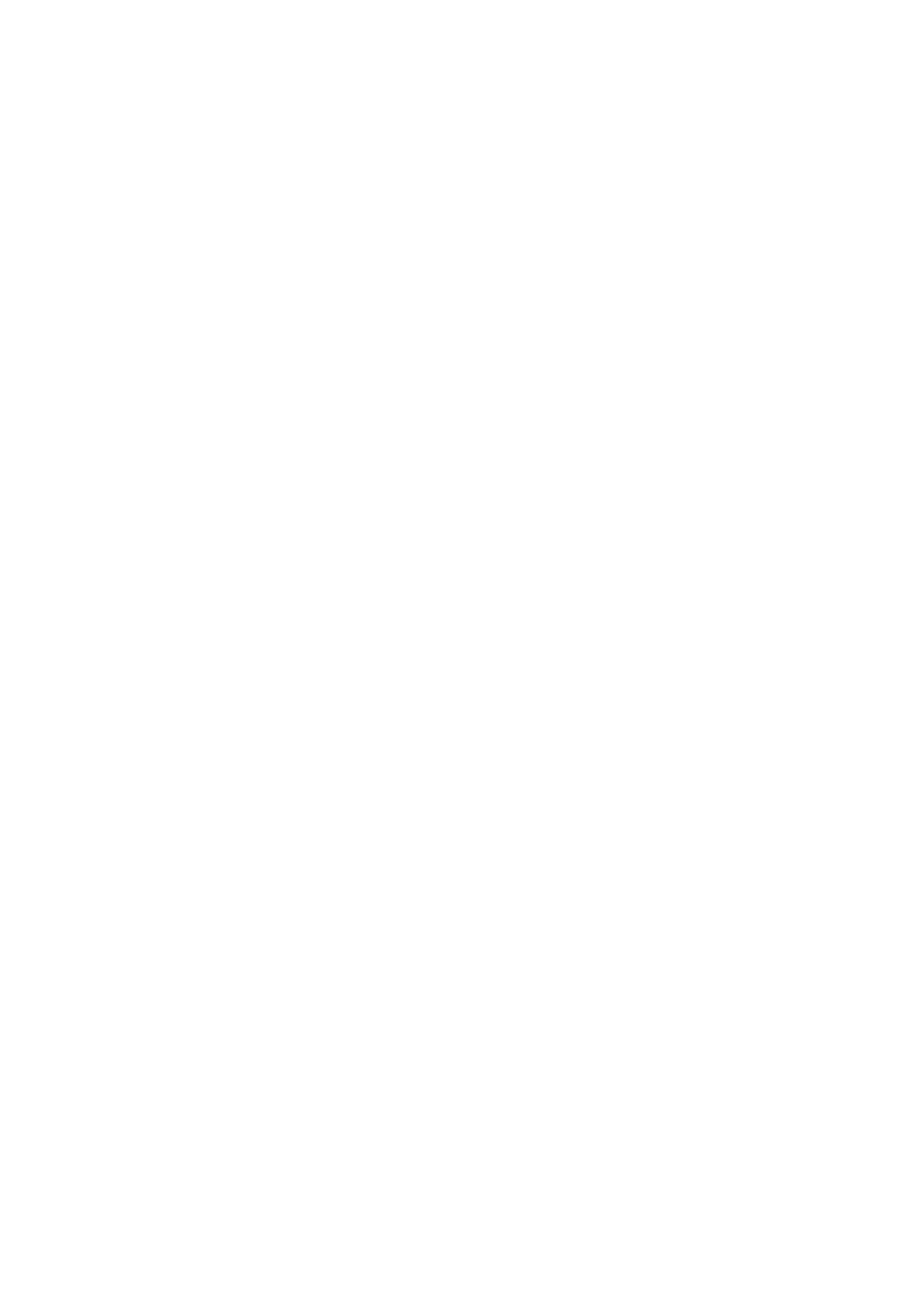#### The ALEPH Collaboration

D. Buskulic, I. De Bonis, D. Decamp, P. Ghez, C. Goy, J.-P. Lees, M.-N. Minard, B. Pietrzyk Laboratoire de Physique des Particules (LAPP), IN2P3 -CNRS, 74019 Annecy-le-Vieux Cedex, France

R. Alemany, F. Ariztizabal, P. Comas, J.M. Crespo, M. Delno, I. Efthymiopoulos, E. Fernandez, M. Fernandez-Bosman, V. Gaitan, Ll. Garrido, T. Mattison, A. Pacheco, C. Padilla, A. Pascual

Institut de Fisica d'Altes Energies, Universitat Autonoma de Barcelona, 08193 Bellaterra (Barcelona),  $Span<sup>7</sup>$ 

D. Creanza, M. de Palma, A. Farilla, G. Iaselli, G. Maggi, S. Natali, S. Nuzzo, M. Quattromini, A. Ranieri, G. Raso,

- F. Romano, F. Ruggieri, G. Selvaggi, L. Silvestris, P. Tempesta, G. Zito INFN Sezione di Bari e Dipartimento di Fisica dell' Universita, 70126 Bari, Italy
- Y. Chai, H. Hu, D. Huang, X. Huang, J. Lin, T. Wang, Y. Xie, D. Xu, R. Xu, J. Zhang, L. Zhang, W. Zhao Institute of High-Energy Physics, Academia Sinica, Beijing, The People's Republic of China<sup>8</sup>

E. Blucher,<sup>22</sup> G. Bonvicini, J. Boudreau, D. Casper, H. Drevermann, R.W. Forty, G. Ganis, C. Gay, R. Hagelberg, J. Harvey, S. Haywood, J. Hilgart,<sup>32</sup> R. Jacobsen, B. Jost, J. Knobloch, I. Lehraus, T. Lohse,<sup>28</sup> M. Maggi, C. Markou, M. Martinez, P. Mato, H. Meinhard, A. Minten, A. Miotto, R. Miquel, H.-G. Moser, P. Palazzi, J.R. Pater, J.A. Perlas, J.-F. Pusztaszeri, F. Ranjard, G. Redlinger,<sup>23</sup> L. Rolandi, J. Rothberg,<sup>2</sup> T. Ruan, M. Saich, D. Schlatter, M. Schmelling, F. Sefkow,<sup>6</sup> W. Tejessy, R. Veenhof, H. Wachsmuth, W. Wiedenmann, T. Wildish, W. Witzeling, J. Wotschack

European Laboratory for Particle Physics (CERN), 1211 Geneva 23, Switzerland

Z. Ajaltouni, F. Badaud, M. Bardadin-Otwinowska, R. El Fellous, A. Falvard, P. Gay, C. Guicheney, P. Henrard,

J. Jousset, B. Michel, J-C. Montret, D. Pallin, P. Perret, F. Podlyski, J. Proriol, F. Prulhiere, F. Saadi Laboratoire de Physique Corpusculaire, Universite Blaise Pascal, INTP-CNRS, Clermont-Ferrand, 63177 Aubiere, France

- T. Fearnley, J.D. Hansen, J.R. Hansen,<sup>1</sup> P.H. Hansen, R. Møllerud, B.S. Nilsson<sup>1</sup> Niels Bohr Institute, 2100 Copenhagen, Denmark<sup>9</sup>
- A. Kyriakis, E. Simopoulou, A. Vayaki, K. Zachariadou Nuclear Research Center Demokritos (NRCD), Athens, Greece
- J. Badier, A. Blondel, G. Bonneaud, J.C. Brient, G. Fouque, S. Orteu, A. Rouge, M. Rumpf, R. Tanaka, M. Verderi, H. Videau

Laboratoire de Physique Nucleaire et des Hautes Energies, Ecole Polytechnique, IN<sup>-</sup>P<sup>-</sup>-CNRS, 91128 Palaiseau Cedex, France

D.J. Candlin, M.I. Parsons, E. Veitch

Department of Physics, University of Edinburgh, Edinburgh EH9 3JZ, United Kingdom<sup>10</sup>

E. Focardi, L. Moneta, G. Parrini

Dipartimento di Fisica, Universita di Firenze, INFN Sezione di Firenze, 50125 Firenze, Italy

M. Corden, C. Georgiopoulos, M. Ikeda, J. Lannutti, D. Levinthal,<sup>15</sup> L. Sawyer, S. Wasserbaech Supercomputer Computations Research Institute and Dept. of Physics, Florida State University, Tallahassee, FL 32306, USA 12;13;14

A. Antonelli, R. Baldini, G. Bencivenni, G. Bologna,<sup>4</sup> F. Bossi, P. Campana, G. Capon, F. Cerutti, V. Chiarella, B. D'Ettorre-Piazzoli,<sup>24</sup> G. Felici, P. Laurelli, G. Mannocchi,<sup>5</sup> F. Murtas, G.P. Murtas, L. Passalacqua, M. Pepe-Altarelli, P. Picchi4

Laboratori Nazionali dell'INFN (LNF-INFN), 00044 Frascati, Italy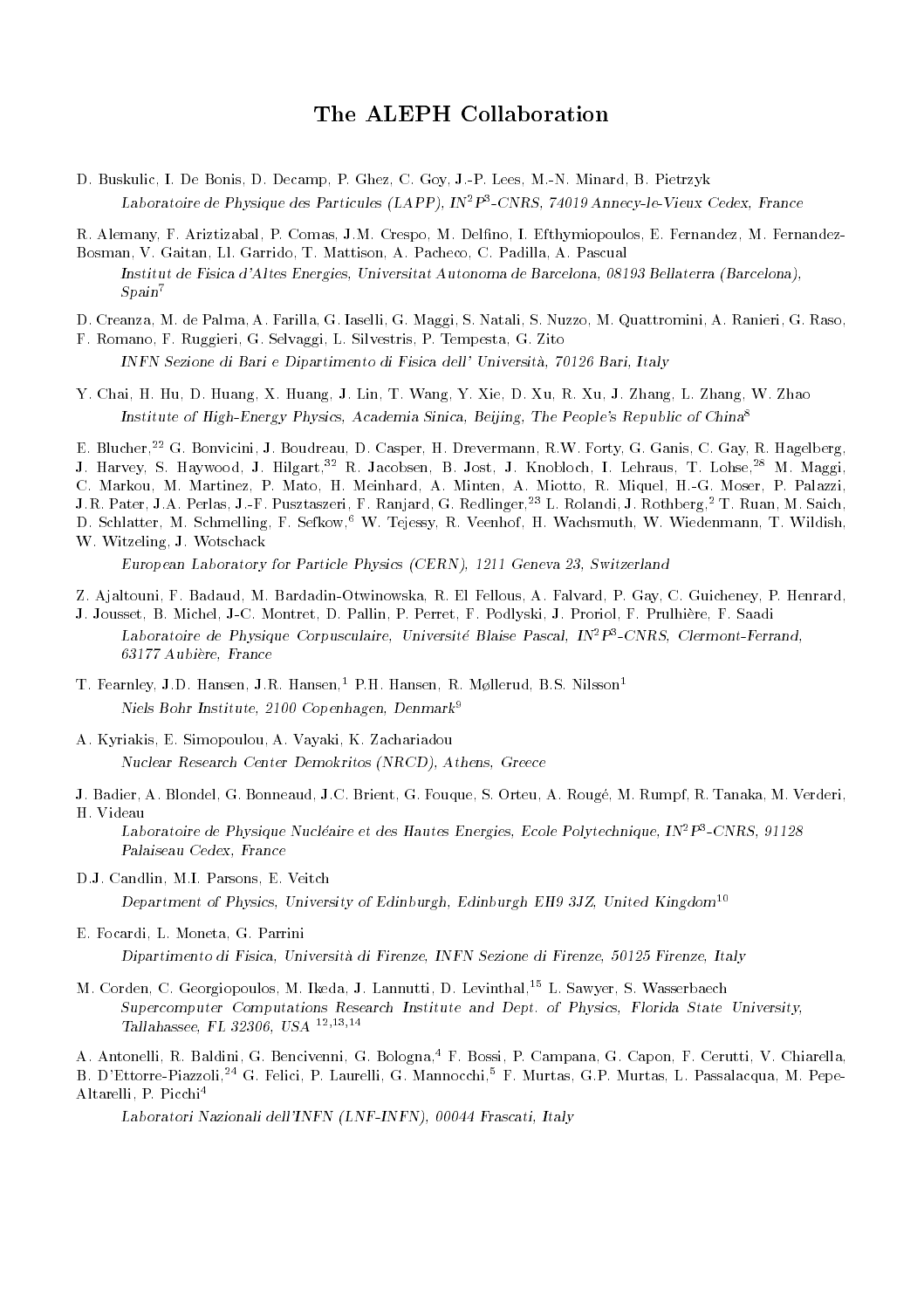P. Colrain, I. ten Have, J.G. Lynch, W. Maitland, W.T. Morton, C. Raine, P. Reeves, J.M. Scarr, K. Smith, M.G. Smith, A.S. Thompson, R.M. Turnbull

Department of Physics and Astronomy, University of Glasgow, Glasgow G12 8QQ, United Kingdom<sup>10</sup>

- B. Brandl, O. Braun, C. Geweniger, P. Hanke, V. Hepp, E.E. Kluge, Y. Maumary, A. Putzer, B. Rensch, A. Stahl,
- K. Tittel, M. Wunsch Institut für Hochenergiephysik, Universität Heidelberg, 6900 Heidelberg, Fed. Rep. of Germany<sup>16</sup>
- R. Beuselinck, D.M. Binnie, W. Cameron, M. Cattaneo, D.J. Colling, P.J. Dornan, A.M. Greene, J.F. Hassard, N.M. Lieske,<sup>30</sup> A. Moutoussi, J. Nash, S. Patton, D.G. Payne, M.J. Phillips, G. San Martin, J.K. Sedgbeer, I.R. Tomalin, A.G. Wright

Department of Physics, Imperial College, London SW7 2BZ, United Kingdom<sup>10</sup>

P. Girtler, E. Kneringer, D. Kuhn, G. Rudolph

Institut fur Experimentalphysik, Universitat Innsbruck, 6020 Innsbruck, Austria<sup>18</sup>

C.K. Bowdery, T.J. Brodbeck, A.J. Finch, F. Foster, G. Hughes, D. Jackson, N.R. Keemer, M. Nuttall, A. Patel, T. Sloan, S.W. Snow, E.P. Whelan

Department of Physics, University of Lancaster, Lancaster LA1 4YB, United Kingdom<sup>10</sup>

- K. Kleinknecht, J. Raab, B. Renk, H.-G. Sander, H. Schmidt, F. Steeg, S.M. Walther, R. Wanke, B. Wolf Institut fur Physik, Universitat Mainz, 6500 Mainz, Fed. Rep. of Germany<sup>16</sup>
- A.M. Bencheikh, C. Benchouk, A. Bonissent, J. Carr, P. Coyle, J. Drinkard,3 F. Etienne, D. Nicod, S. Papalexiou,
- P. Payre, L. Roos, D. Rousseau, P. Schwemling, M. Talby Centre de Physique des Particules, Faculte des Sciences de Luminy, IN<sup>2</sup>P<sup>3</sup>-CNRS, 13288 Marseille,
- S. Adlung, R. Assmann, C. Bauer, W. Blum, D. Brown, P. Cattaneo,<sup>27</sup> B. Dehning, H. Dietl, F. Dydak,21 M. Frank,
- A.W. Halley, K. Jacobs, J. Lauber, G. Lutjens, G. Lutz, W. Manner, R. Richter, J. Schroder, A.S. Schwarz, R. Settles, H. Seywerd, U. Stierlin, U. Stiegler, R. St. Denis, G. Wolf

 $Max-Planck-Institut für Physik, Werner-Heisenberg-Institut, 8000 München, Fed. Rep. of Germany<sup>16</sup>$ 

- J. Boucrot,<sup>1</sup> O. Callot, A. Cordier, M. Davier, L. Duflot, J.-F. Grivaz, Ph. Heusse, D.E. Jaffe, P. Janot, D.W. Kim<sup>19</sup> F. Le Diberder, J. Lefrancois, A.-M. Lutz, M.-H. Schune, J.-J. Veillet, I. Videau, Z. Zhang,
- Laboratoire de l'Accélérateur Linéaire, Université de Paris-Sud, IN<sup>2</sup>P<sup>3</sup>-CNRS, 91405 Orsay Cedex, France
- D. Abbaneo, G. Bagliesi, G. Batignani, U. Bottigli, C. Bozzi, G. Calderini, M. Carpinelli, M.A. Ciocci, R. Dell'Orso, I. Ferrante, F. Fidecaro, L. Foa, F. Forti, A. Giassi, M.A. Giorgi, A. Gregorio, F. Ligabue, A. Lusiani, E.B. Mannelli, P.S. Marrocchesi, A. Messineo, F. Palla, G. Rizzo, G. Sanguinetti, P. Spagnolo, J. Steinberger, R. Tenchini, G. Tonelli,<sup>33</sup> G. Triggiani, C. Vannini, A. Venturi, P.G. Verdini, J. Walsh
- Dipartimento di Fisica dell'Universita, INFN Sezione di Pisa, e Scuola Normale Superiore, 56010 Pisa, Italy
- A.P. Betteridge, J.M. Carter, Y. Gao, M.G. Green, P.V. March, Ll.M. Mir, T. Medcalf, I.S. Quazi, J.A. Strong, L.R. West

Department of Physics, Royal Holloway & Bedford New College, University of London, Surrey TW20 OEX, United Kingdom<sup>10</sup>

D.R. Botterill, R.W. Clifft, T.R. Edgecock, P.R. Norton, J.C. Thompson Particle Physics Dept., Rutherford Appleton Laboratory, Chilton, Didcot, Oxon OX11 OQX, United  $Kingdom^{10}$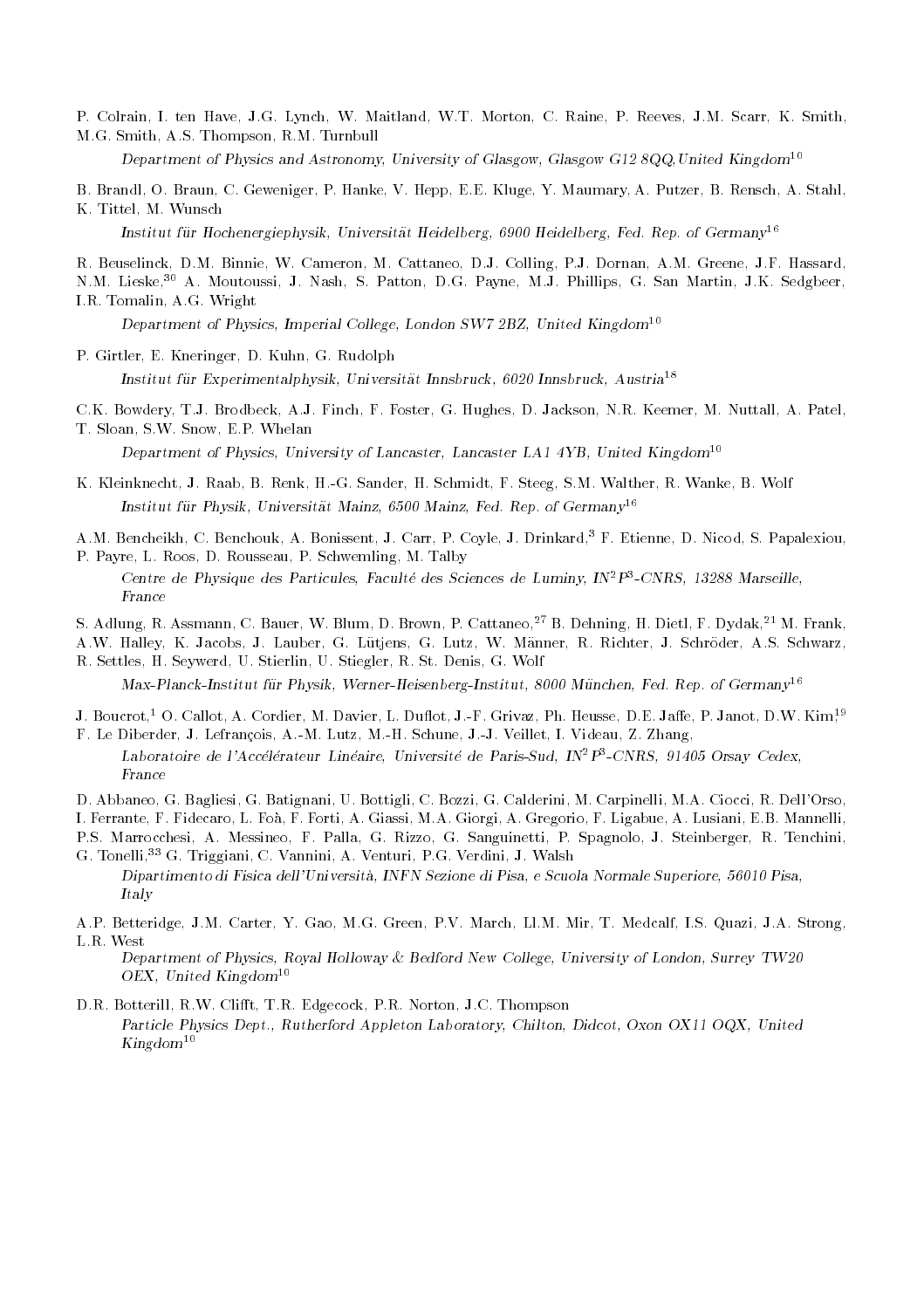B. Bloch-Devaux, P. Colas, H. Duarte, S. Emery, W. Kozanecki, E. Lancon, M.C. Lemaire, E. Locci, B. Marx,

P. Perez, J. Rander, J.-F. Renardy, A. Rosowsky, A. Roussarie, J.-P. Schuller, J. Schwindling, D. Si Mohand, B. Vallage

Service de Physique des Particules, DAPNIA, CE-Saclay, 91191 Gif-sur-Yvette Cedex, France<sup>17</sup>

- R.P. Johnson, A.M. Litke, G. Taylor, J. Wear Institute for Particle Physics, University of California at Santa Cruz, Santa Cruz, CA 95064, USA<sup>26</sup>
- J.G. Ashman, W. Babbage, C.N. Booth, C. Buttar, S. Cartwright, F. Combley, I. Dawson, L.F. Thompson Department of Physics, University of Sheffield, Sheffield S3 7RH, United Kingdom<sup>10</sup>
- E. Barberio, A. Böhrer, S. Brandt, G. Cowan, C. Grupen, G. Lutters, F. Rivera, 31 U. Schäfer, L. Smolik Fachbereich Physik, Universität Siegen, 5900 Siegen, Fed. Rep. of  $Germanv^{16}$
- L. Bosisio, R. Della Marina, G. Giannini, B. Gobbo, F. Ragusa<sup>20</sup> Dipartimento di Fisica, Universita di Trieste e INFN Sezione di Trieste, 34127 Trieste, Italy

L. Bellantoni, W. Chen, D. Cinabro,<sup>25</sup> J.S. Conway,<sup>29</sup> Z. Feng, D.P.S. Ferguson, Y.S. Gao, J. Grahl, J.L. Harton, B.W. LeClaire, C. Lishka, Y.B. Pan, Y. Saadi, M. Schmitt, V. Sharma, Z.H. Shi, A.M. Walsh, F.V. Weber, Sau Lan Wu, X. Wu, M. Zheng, G. Zobernig

Department of Physics, University of Wisconsin, Madison, WI 53706, USA11

- 3Now at University of California, Irvine, CA 92717, USA.
- 4Also Istituto di Fisica Generale, Universita di Torino, Torino, Italy.
- $5$ Also Istituto di Cosmo-Geofisica del C.N.R., Torino, Italy.
- 6Now at DESY, Hamburg, Germany.
- 7Supported by CICYT, Spain.
- 8Supported by the National Science Foundation of China.
- 9Supported by the Danish Natural Science Research Council.
- 10Supported by the UK Science and Engineering Research Council.
- <sup>11</sup>Supported by the US Department of Energy, contract DE-AC02-76ER00881.
- $12$ Supported by the US Department of Energy, contract DE-FG05-87ER40319.
- 13Supported by the NSF, contract PHY-8451274.
- 14Supported by the US Department of Energy, contract DE-FC0S-85ER250000.
- 15Supported by SLOAN fellowship, contract BR 2703.
- <sup>16</sup>Supported by the Bundesministerium für Forschung und Technologie, Fed. Rep. of Germany.
- <sup>17</sup>Supported by the Direction des Sciences de la Matière, C.E.A.
- <sup>18</sup>Supported by Fonds zur Förderung der wissenschaftlichen Forschung, Austria.
- 19Supported by the Korean Science and Engineering Foundation and Ministry of Education.
- 20Now at Dipartimento di Fisica, Universita di Milano, Milano, Italy.
- 21Also at CERN, PPE Division, 1211 Geneva 23, Switzerland.
- 22Now at University of Chicago, Chicago, IL 60637, U.S.A.
- 23Now at TRIUMF, Vancouver, B.C., Canada.
- 24Also at Universita di Napoli, Dipartimento di Scienze Fisiche, Napoli, Italy.
- 25Now at Harvard University, Cambridge, MA 02138, U.S.A.
- 26Supported by the US Department of Energy, grant DE-FG03-92ER40689.
- 27Now at Universita di Pavia, Pavia, Italy.
- 28Now at Max-Planck-Institut f. Kernphysik, Heidelberg, Germany.
- 29Now at Rutgers University, Piscataway, NJ 08854, USA.
- 30Now at Oxford University, Oxford OX1 3RH, U.K.
- 31Partially supported by Colciencias, Colombia.
- 32Now at SSCL, Dallas 75237-3946, TX, U.S.A.
- 33Also at Istituto di Matematica e Fisica, Universita di Sassari, Sassari, Italy.

<sup>&</sup>lt;sup>1</sup>Now at CERN, PPE Division, 1211 Geneva 23, Switzerland.

<sup>2</sup>Permanent address: University of Washington, Seattle, WA 98195, USA.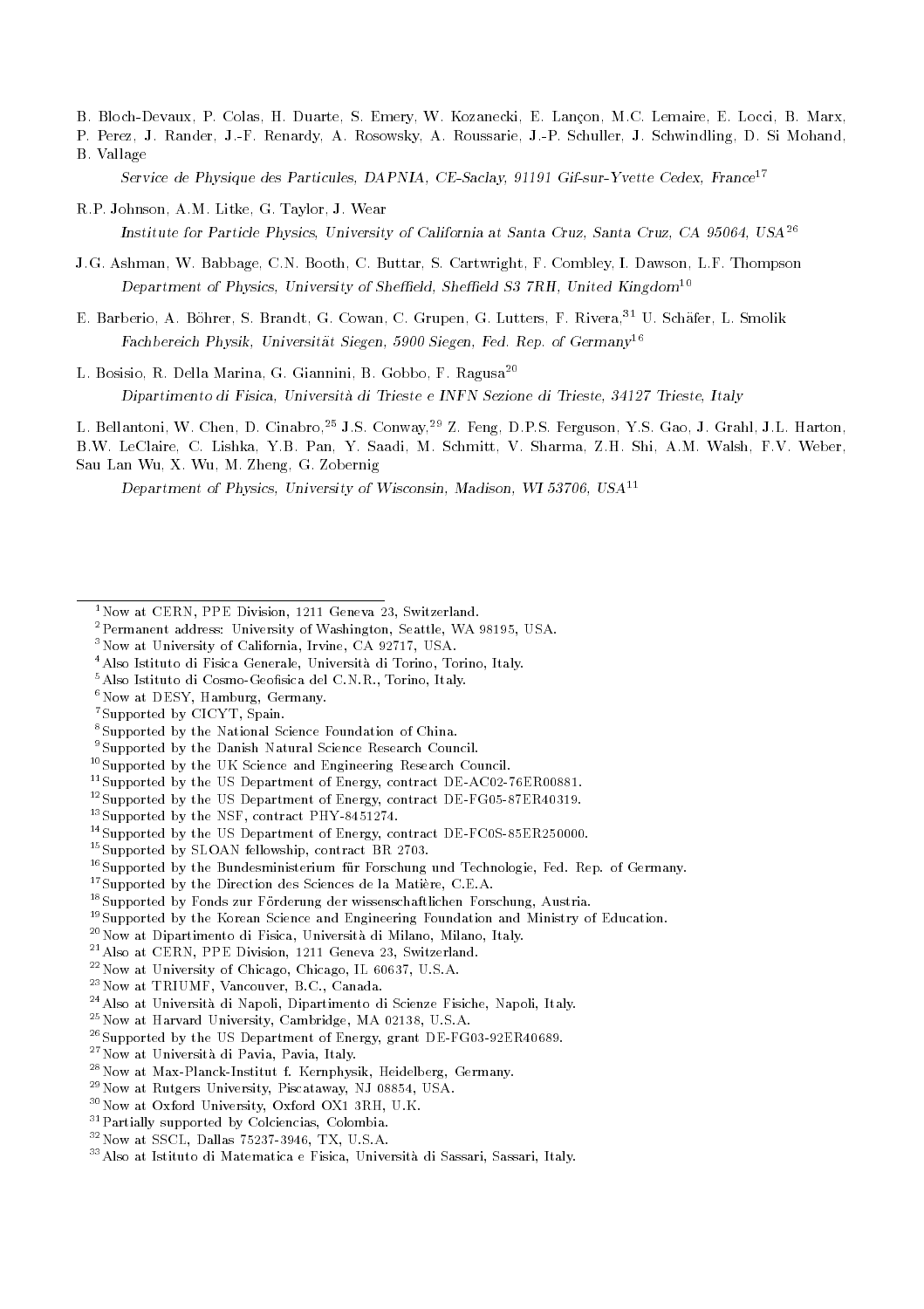# Introduction

In the recent past, some progress has been made in the experimental study of the production and decay of the  $B<sub>S</sub>$  meson [1, 2, 3, 4, 5]. Furthermore, a possible candidate for  $B_s \to J/\psi \phi$  has previously been reported [5]. While the semileptonic decay of  $B_s$  meson has been observed and the  $B<sub>S</sub>$  lifetime has been measured [6], the mass of the  $B<sub>S</sub>$  meson is not well-known experimentally. Apart from providing an important test of the quark model prediction [7, 8], a precise measurement of the  $B<sub>S</sub>$  mass is important for subsequent studies of  $B<sub>S</sub>$  decays.

In this letter the first measurement of the  $B<sub>S</sub>$  meson mass via complete reconstruction of its decay final states is reported. This measurement is based on a sample of 1.1 million hadronic Z decays recorded with the ALEPH detector during the 1990-1992 running of LEP. Preliminary version of this analysis was reported in  $[9]$ .

# The ALEPH Detector

The ALEPH detector has been described in detail elsewhere [10]. Charged tracks are measured over the range  $|\cos \theta| < 0.966$ , where  $\theta$  is the polar angle, by an inner cylindrical drift chamber (ITC) and a large cylindrical time projection chamber (TPC). These chambers are immersed in a magnetic field of  $1.5$  T and together measure the momentum of charged particles with a resolution of  $\delta p/p = 0.0008p$  (GeV)<sup>-1</sup>  $\oplus$  0.003 [10, 11]. Since 1991, tracks in the central polar region are also measured by a vertex detector (VDET)  $[12]$ which consists of two concentric barrels of microstrip silicon detectors, with double-sided readout, positioned between the beam pipe and the ITC at radii of 6.4 and 11.5 cm. The detectors are arranged in such a way as to provide full azimuthal coverage. The coverage in the polar angle is  $|cos\theta|$  < 0.85 for the inner layer and  $|cos\theta|$  < 0.65 for the outer layer. The momentum resolution for high momentum charged particles with VDET coordinates improves to  $\mathfrak{op}/p = 0.0000p$  (GeV )  $\ulcorner$ . The videt point resolution, as measured with data [13] is 12  $\mu$ m at normal incidence for both  $r\phi$  and  $rz$  projections.

The TPC provides up to 330 measurements of the specific ionization  $\left(\frac{dE}{dx}\right)$  of each charged track, with a measured  $dE/dx$  resolution of 4.6% for 330 ionization samples. For charged particles with momenta above  $3 \text{ GeV}$ , the  $60\%$  truncated) mean specific ionization of pions and kaons is typically separated by two standard deviations.

The fine grained electromagnetic calorimeter (ECAL), which surrounds the TPC and is inside the coil of the superconducting solenoid, is used to measure electromagnetic energy and, together with the TPC, to identify electrons. The hadron calorimeter (HCAL) is composed of the iron of the magnet return yoke interleaved with 23 layers of streamer tubes. The hcal is surrounded by the muon chambers, two additional double layers of streamer tubes that cover the same angular range. The muon chambers are read out by cathode strips both parallel and perpendicular to the tubes. Therefore each layer provides a three-dimensional coordinate for charged tracks which penetrate the 7.5 interaction lengths of material between the production point and the muon chambers.

The selection of hadronic events is based on charged tracks and has been described elsewhere [14]. In the remainder of this section, two algorithms which are of significance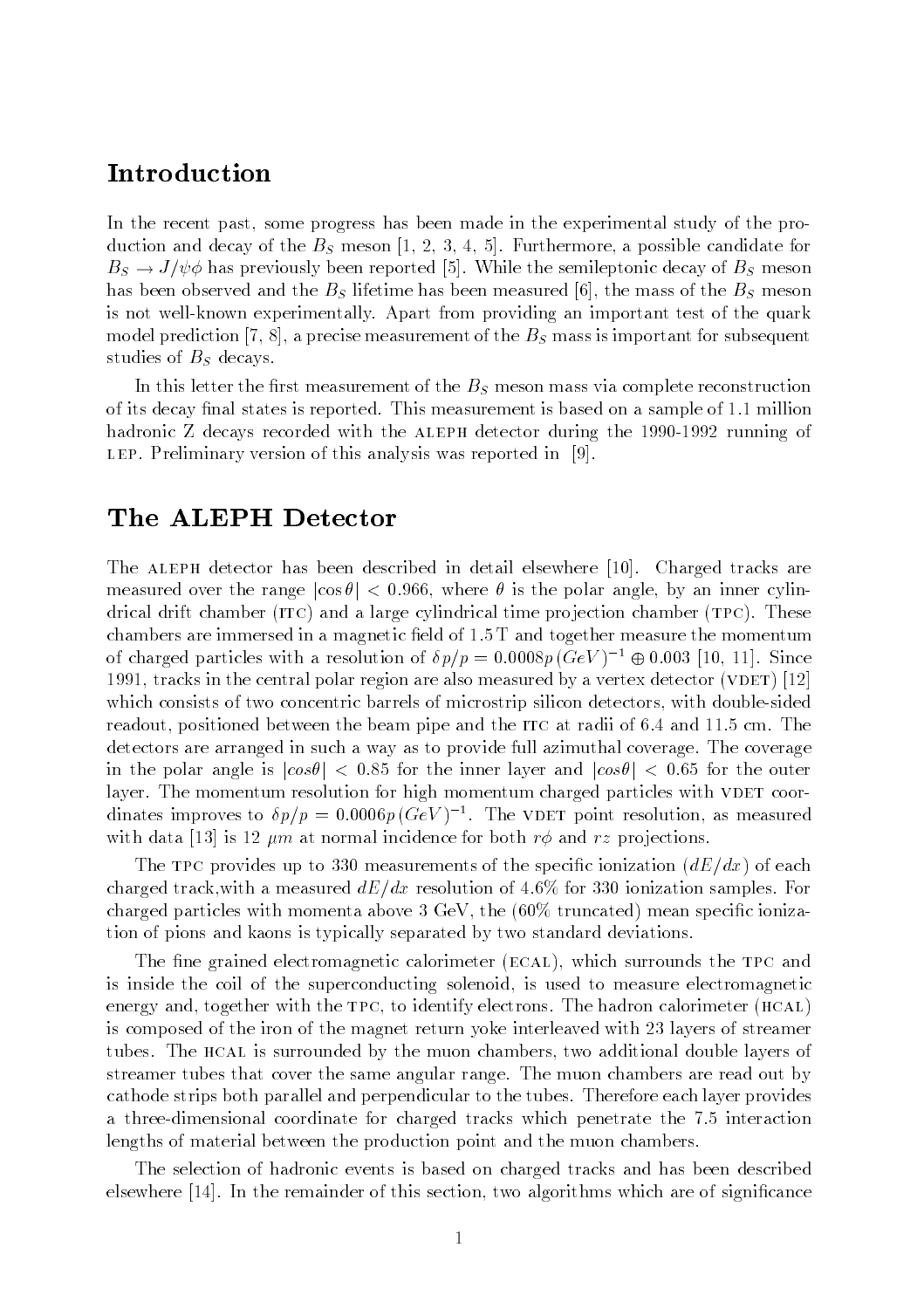for this analysis are briefly discussed.

The interaction point is reconstructed on an event-by-event basis with a method [15] which takes advantage of the precise 3D coordinates for charged tracks provided by the vDET. Charged tracks in a hadronic event are grouped into jets and projected onto a plane perpendicular to the associated jet direction. The interaction point is then calculated as the point which is most consistent with the intersection point of the projected tracks and the nominal luminous region found from averaging every group of 75 Z decays [16]. With this algorithm, the measured resolution on the interaction point  $\bar{\ }$  is 50  $\mu m$  along the x and z axes. In the y direction the beam is narrower than 10  $\mu$ m. Using this eventby-event reconstructed interaction point, the resolution  $(\sigma_{\delta})$  on the three dimensional signed impact parameter  $(\delta)$  for tracks with at least one three dimensional VDET hit and momenta above 3 GeV is about 50  $\mu$ m.

This ability to precisely measure the impact parameter of a charged track has been used to construct an algorithm [17] which distinguishes  $Z \to b\overline{b}$  from  $Z \to u\overline{u}, d\overline{d}, s\overline{s}$  events. Due to the large mass of the b hadrons and their relatively long lifetime,  $Z \rightarrow b\overline{b}$  events at LEP energies are characterised by the presence of many charged tracks with significant signed impact parameter  $(\delta/\sigma_{\delta})$  with respect to the interaction point. In contrast, most tracks in  $Z \to u\overline{u}$ , dd,  $s\overline{s}$  events emerge from the interaction point, consequently the  $\delta/\sigma_{\delta}$ for these tracks are small. In  $Z \to c\overline{c}$  events an intermediate situation exists. While charm hadrons have a typical decay length of about 1.5mm, the multiplicity in charm hadron decays is small. Consequently only a few charged tracks in  $Z \to c\overline{c}$  events have large  $\delta/\sigma_{\delta}$ . In order to distinguish  $Z \rightarrow bb$  events from other hadronic Z decays, a probability function  $(P_{uds})$  was constructed based on the  $\delta/\sigma_{\delta}$  of each track in the event. For events within the VDET acceptance, the requirement that the event have  $P_{uds}$  less than 0.1 eliminates 85% of the  $Z \to u\overline{u}$ ,  $d\overline{d}$ ,  $s\overline{s}$  events, 71% of  $Z \to c\overline{c}$  events and only 18% of  $Z \to b\overline{b}$  events.

## $B_S$  Reconstruction

 $B<sub>S</sub>$  meson mass reconstruction was performed in events with charged tracks satisfying the kinematic constraints for the following low multiplicity  $B<sub>S</sub>$  meson decay modes:

$$
B_S \rightarrow D_S^- \pi^+ \tag{1}
$$

$$
B_S \rightarrow D_S^- a_1^+ \tag{2}
$$

$$
B_S \rightarrow J/\psi \phi \tag{3}
$$

$$
B_S \rightarrow \psi' \phi \tag{4}
$$

$$
B_S \to K^- \overline{D^0} \pi^+.
$$
 (5)

Here and throughout this paper charge conjugate reactions are also implied.

The charm mesons and other resonant states were reconstructed in decay modes listed in Table 1. The observed masses and mass resolutions are also listed. In addition,  $J/\psi$  and  $\psi$  candidates were reconstructed by their decay into  $e^+e^-$  . A cut on the  $e^+e^-$  invariant mass of 0.1 GeV around the nominal  $J/\psi$  and  $\psi'$  mass was imposed.

<sup>&</sup>lt;sup>1</sup>The z direction is along the beam and the y direction is vertical.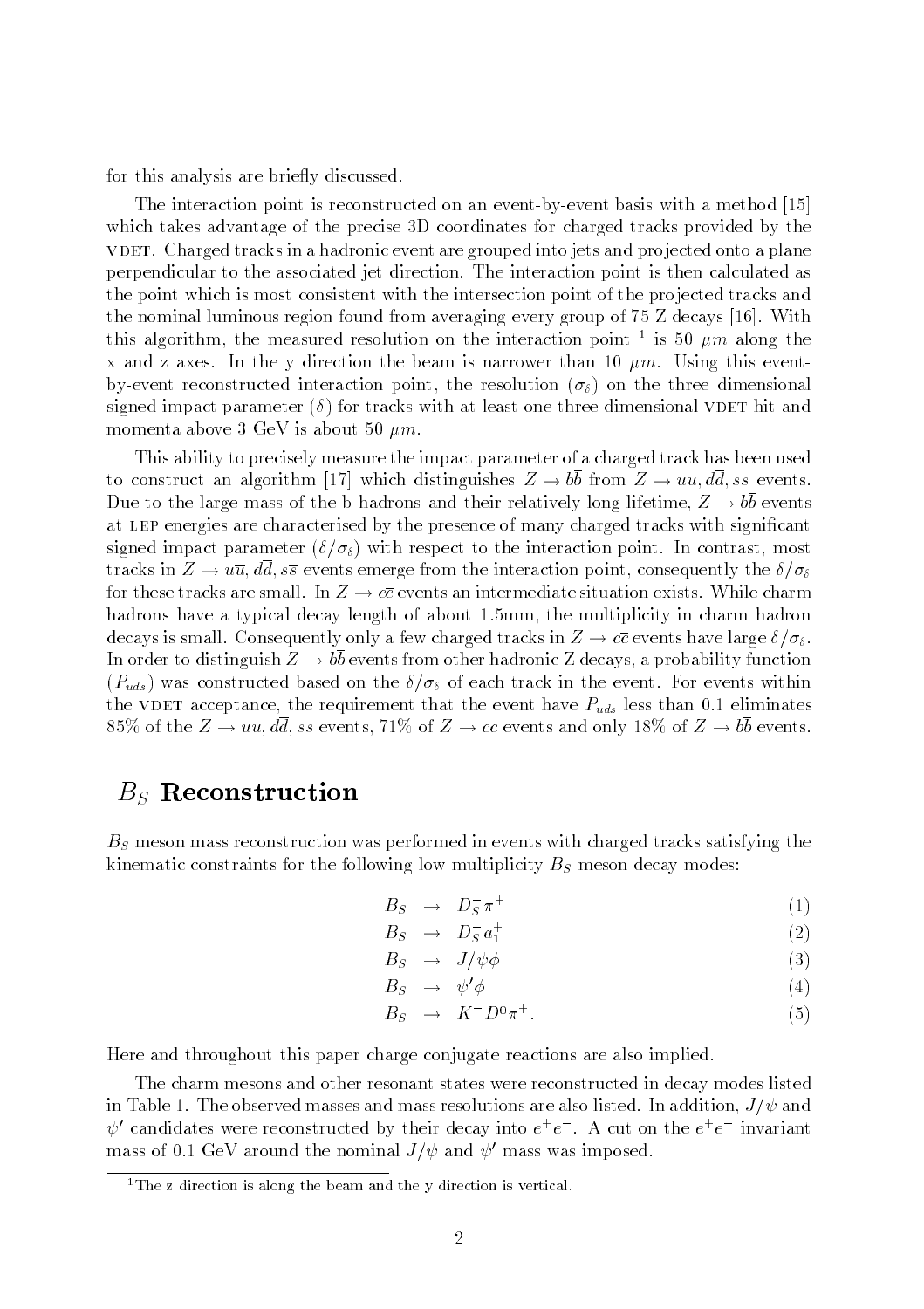| Decay                                    | Observed Mass                | Observed Mass    | <b>PDG</b>            |
|------------------------------------------|------------------------------|------------------|-----------------------|
| Channel                                  | (Stat. Error only)           | Resolution (rms) | Mass $[18]$           |
| $K^{*0} \rightarrow \overline{K^+\pi^-}$ | $\overline{0.895 \pm 0.001}$ |                  | $0.8961 \pm 0.0003$   |
| $\phi \rightarrow K^+K^-$                | $1.0196 \pm 0.0005$          | 0.003            | $1.0194 \pm 0.0004$   |
| $D^0 \rightarrow K^- \pi^+$              | $1.8647 \pm 0.0003$          | 0.0105           | $1.8645 \pm 0.0005$   |
| $D_S^+ \rightarrow \phi \pi^+$           | $1.9686 \pm 0.0007$          | 0.0076           | $1.9688 \pm 0.0007$   |
| $D_s^+ \to \overline{K^{*0}}K^+$         | $1.968 \pm 0.001$            | 0.008            | $1.9688 \pm 0.0007$   |
| $D_s^+ \to \overline{K^0} K^+$           | $1.967 \pm 0.004$            | 0.013            | $1.9688 \pm 0.0007$   |
| $J/\psi \rightarrow \mu^+\mu^-$          | $3.0964 \pm 0.0023$          | 0.023            | $3.09693 \pm 0.00009$ |
| $\psi' \rightarrow \mu^+ \mu^-$          | $3.679 \pm 0.014$            | 0.028            | $3.6860 \pm 0.0001$   |

Table 1: The decay modes used for  $B<sub>S</sub>$  reconstruction. The observed masses, resolutions and the nominal Particle Data Group masses are quoted in GeV. The natural width of the  $K^{*0}$  resonance is about four times larger than the detector resolution.

The  $B<sub>S</sub>$  meson candidate mass was computed by a kinematic constrained fit [19] in which the mass of the charm hadron  $(D_S, D^c, J/\psi, \psi^c)$  was constrained to the known values [18]. The improvement in the mass resolution from such a constrained fit was largely in the  $B_s \to \psi \phi$  and  $B_s \to \psi' \phi$  channels because the  $J/\psi$  or  $\psi'$  carry a large fraction of the  $B<sub>S</sub>$  momentum. Monte Carlo simulations predict an average  $B<sub>S</sub>$  mass resolution, after the constrained fit, of 8.5 MeV for the  $B_s \to \psi' \phi$  decay mode and 25 Mev for the  $B_S \to D_S \pi^+$  mode.

The main difficulty in reconstructing  $B<sub>S</sub>$  decays is the very large number of random track combinations which have an apparent mass between 4 and 6 GeV. They can be classied in three categories:

- (1) Spurious combinations of tracks in  $Z \to u\overline{u}, d\overline{d}, s\overline{s}$  and  $c\overline{c}$  events.
- (2) Track combinations in  $Z \to b\overline{b}$  events made with spurious charm meson candidates.

(3) Spurious track combinations in  $Z \to b\overline{b}$  events made with true charm hadrons. To reduce these combinatorial backgrounds stringent selection criteria were used for  $B<sub>S</sub>$  mass reconstruction. Background (1) was largely eliminated by requiring that the event have a probability  $P_{uds}$  for being a  $Z \to u\overline{u}, d\overline{d}, s\overline{s}$  event of less than 0.1.

For  $B<sub>S</sub>$  meson reconstruction, only charged tracks with momenta greater than 1 GeV were considered. Particles assigned as kaons were required to have momenta greater than 2 GeV and the specific ionization of the track in the TPC was required to be consistent with the kaon hypothesis ( $2\sigma$ ). An exception to this requirement was made in case of kaons from  $\phi$  decay. The reconstructed charm meson candidate mass was required to be within fixed cuts approximately at two standard deviations of the known value. The  $\phi$ ,  $K^{\infty}$  and  $a_1^{\perp}$  candidates were required to have reconstructed masses within 6, 50 and 300  $\perp$ MeV, respectively, of the known value.

The topology of the  $B<sub>S</sub>$  meson decay in conjunction with the precise tracking capability of the ALEPH detector, permits a strict suppression of the combinatorial backgrounds of all three afore-mentioned classes. For example, in the decay  $B_S \to D_S a_1^+,$  the  $B_S$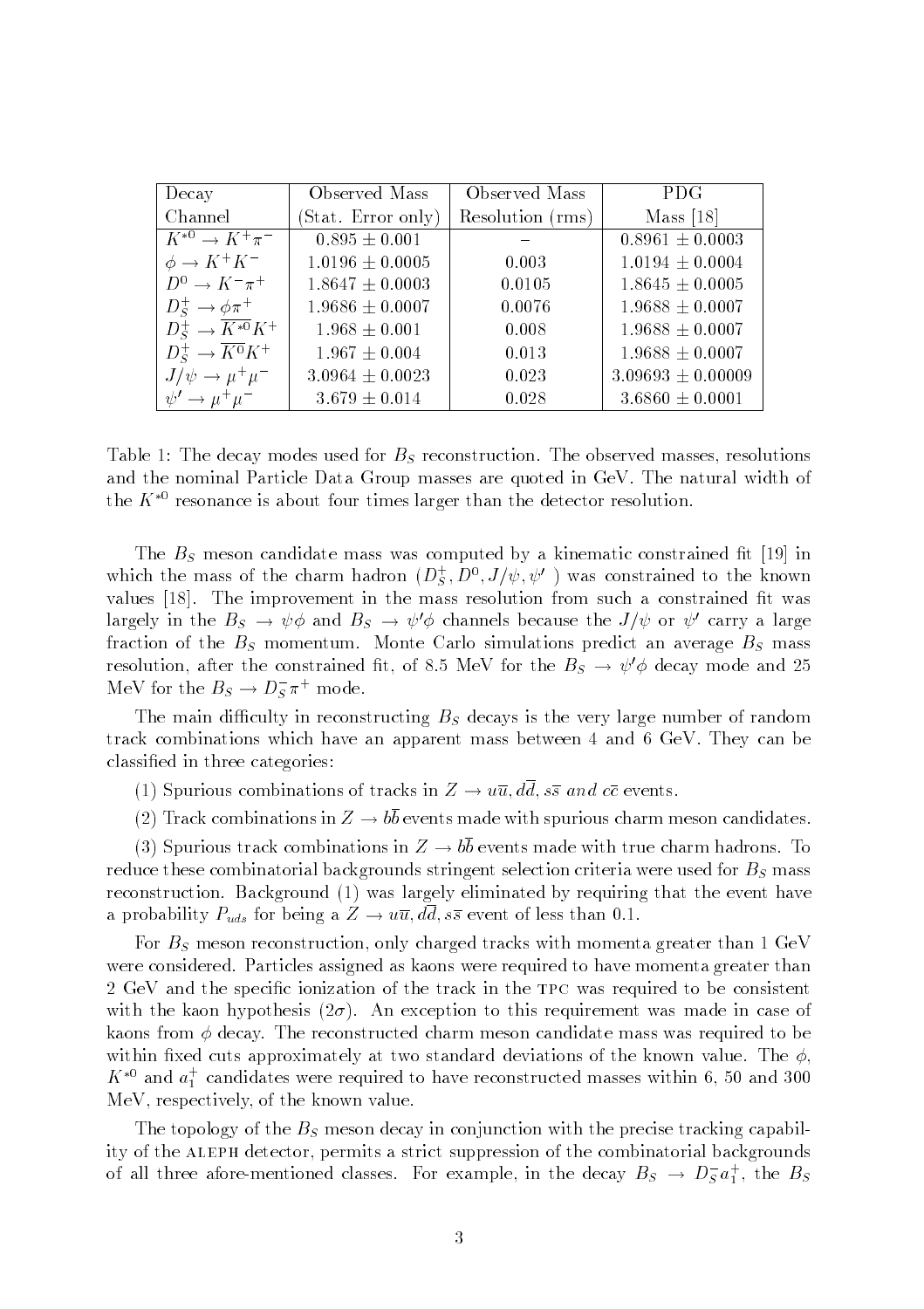meson decay vertex is displaced on average by about 2.5 mm with respect to the interaction point. The  $a_1^+ \to \pi^+ \pi^-$  decays promptly at the  $B_S$  decay point while the  $D_S^-$ Service and the service of the service of the service of the service of the service of the service of the service decays further downstream. The typical 3D vertex reconstruction error, in the  $B<sub>S</sub>$  flight direction is about 250  $\mu$ m for the  $B<sub>S</sub>$  vertex and about 350  $\mu$ m for charm hadron vertex. The interaction point is known, on average, to 70  $\mu$ m in the  $B<sub>S</sub>$  flight direction. Hence these vertices can be resolved from the interaction point. The charged tracks forming combinatorial background, in contrast, either come from the interaction point or are not spatially correlated (as in the case of (3)).

To take advantage of this distinction between signal and background the following requirements were made:

(a) The daughter tracks of the  $B<sub>S</sub>$  were required to form a consistent three dimensional vertex. A similar requirement was also made on the charm hadron decay daughters.

(b) The  $B<sub>S</sub>$  and charm hadron vertices were required to be downstream from the interaction point.

(c) The  $B<sub>S</sub>$  meson vertex was required to be displaced with respect to the interaction point by at least 500  $\mu$ m.

These requirements lead to a large (approximately a factor of 8) rejection of combinatorial background for most  $B<sub>S</sub>$  decay modes considered in this analysis.

In addition to the combinatorial background, there is another form of background which populates the  $B<sub>S</sub>$  candidate mass spectrum in several of the channels analyzed. This background arises when the  $\pi$  or kaon tracks are sufficiently energetic that any kinematic distinction between them is lost. For example, in the decay  $D \to K^+\pi^-$  or  $D \rightarrow \Lambda^+ \pi^-$ , when the pion is very energetic, misinterpretation of the  $\pi^-$  as a  $\Lambda^-$  will form a  $K^{\infty}K^{\infty}$  or  $K^{\infty}K^{\infty}$  mass close to the known  $D_S$  mass  $\tilde{\cdot}$ . As a consequence, the daughters in the decay  $B_d^{\gamma} \to D^- \pi^+, D^- \to K^{\gamma} \pi^- or K^{\gamma} \pi^-,$  form  $\mathcal{D}_S^{\gamma} \pi^+$  invariant mass near 5.36 GeV with an rins spread of 50 MeV when the  $\pi^-$  from the  $D^-$  decay is misinterpreted as a kaon. Similarly, the decay mode  $B_S \to K^- D^* \pi^+$  faces contamination from the analogous channels  $D_d \to \pi^+ D^* \pi^+$  and  $\Lambda_b \to p D^* \pi^-$ . Monte Carlo simulations show that the reflected mass from  $B_d^+$  peaks near 5.36 GeV with an rms spread of 45 MeV. The reflected mass from  $\Lambda_b$  peaks near 5.4 GeV (assuming  $M_{\Lambda_b} = 5.6$  GeV) and has an rms spread of about 125 MeV. These reflection background considerations do not apply to all  $B<sub>S</sub>$  decay modes considered in this analysis. Three decay modes can be considered unambiguous due to the narrow width of the  $\phi$  resonance. They are :

$$
B_S \rightarrow J/\psi \phi \tag{6}
$$

$$
B_S \rightarrow \psi' \phi \tag{7}
$$

$$
B_S \rightarrow D_S^- \pi^+, D_S^- \rightarrow \phi \pi^- \tag{8}
$$

The contamination from reflections in other decay modes was suppressed by requiring that the kaon candidate in  $D_S \to K^{\infty} K$  ,  $K^{\infty} K$  and  $B_S \to K^- D^{\circ} \pi^+$  decay modes have specific ionization in the TPC consistent (within  $2\sigma$ ) with the kaon hypothesis. This requirement eniminates half of the reflection background from  $D_d$  decays. The residual background from  $B_d$  was estimated to be 1.5  $\pm$  0.6 from the known  $B_d$  branching ratios

 $\tau$  i his reflection is symmetric,  $D_S \to K^{\infty} K^-$  also reflects near the  $D^-$  mass with similar frequency.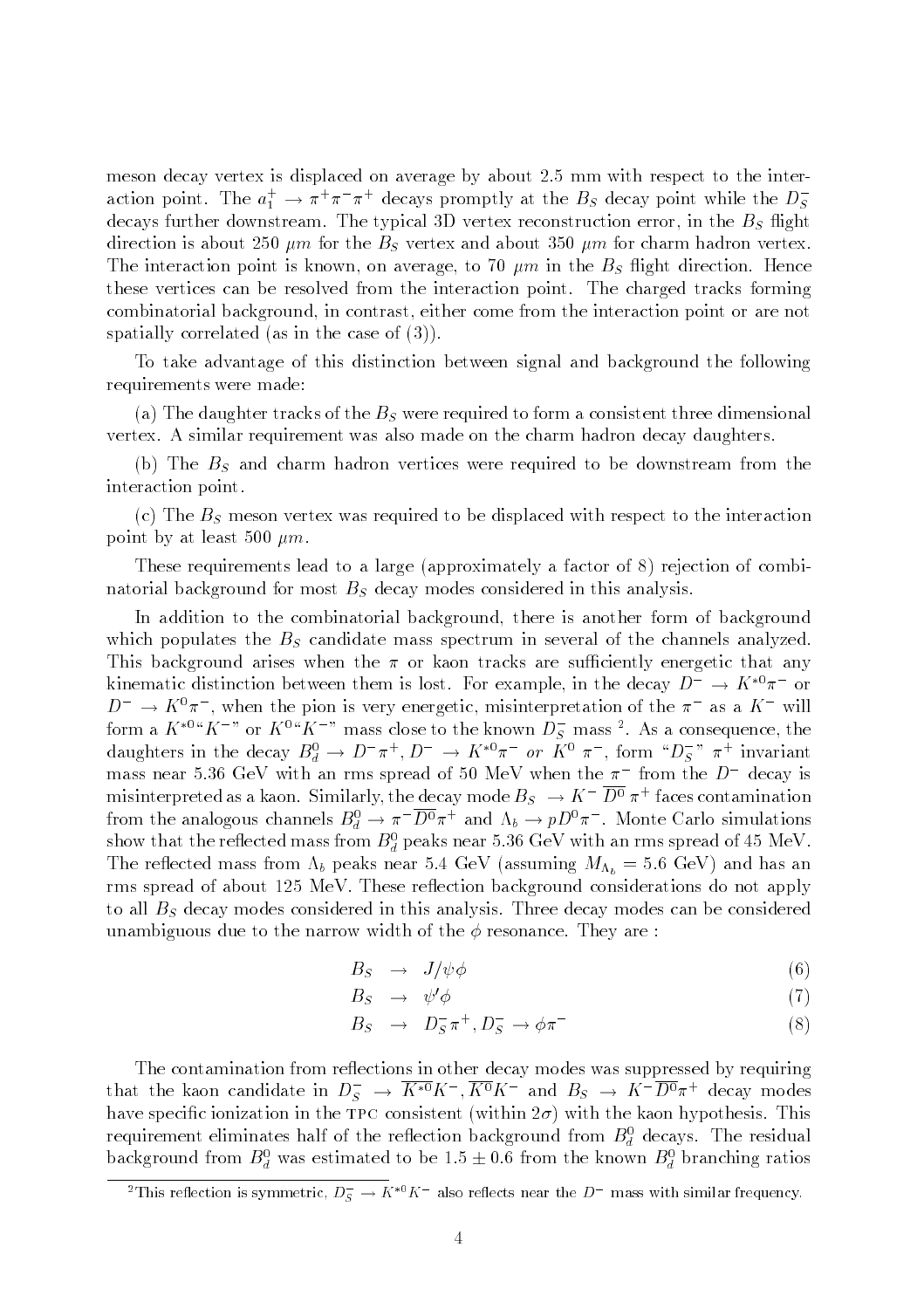and Monte Carlo simulation [20] of these decay processes. The error on the estimate reflects the poor knowledge of B branching ratios. The background contribution from  $\Lambda_b \to pD^*\pi^-$  was estimated to be 0.3  $\pm$  0.3 assuming that Br( $\Lambda_b \to pD^*\pi^-$  ) = 0.2  $\pm$  0.2%. Hence the total background of  $1.8 \pm 0.7$  events was estimated.

In about one million hadronic Z decays, 11 events satisfying the afore-mentioned criteria were observed with a mass above the known  $B^{0,+}$  masses [18]. These candidates were scanned to search for any attributes which would be clearly inconsistent with the  $B<sub>S</sub>$  hypothesis like pattern recognition problems in tracking, signs of nuclear interaction and particle identification problems. In this manner, two  $B<sub>S</sub>$  candidates near 5.36 GeV were rejected. The remaining nine events have a mass between 5.3 and 5.42 GeV. No events were found with a mass between 5.42 and 6.0 GeV. Among these events, seven were observed in decay modes which suffer from reflection background. Four candidates were observed in the  $B_S \to K^- D^0 \pi^+$  mode, two in  $B_S \to D_S^-\pi^+, D_S^- \to K^{*0}K^-$  mode and one candidate was observed in  $B_S \to D_S^{\vphantom{\dagger}} a_1^{\vphantom{\dagger}}, D_S^{\vphantom{\dagger}} \to K^{\vphantom{\dagger}} K^-$ decay mode. In this sample the combinatorial background was expected to be one event. Due to the symmetric nature of the kinematic reflection and also due to the large error on the measured  $\Lambda_b$  mass, all but one  $B<sub>S</sub>$  candidate in this sample are consistent with the  $B<sup>0</sup>$  or  $\Lambda<sub>b</sub>$  mass hypothesis. Consequently, these events were not used for the  $B<sub>S</sub>$  mass measurement.

## Measurement of the  $B_S$  Mass

No  $B<sub>S</sub>$  candidate events were found in a mass range between 4.5 and 6.0 GeV in the  $B_s \to J/\psi \phi$  decay mode. In the same mass range one event was observed in the  $B_s \to \psi' \phi$ mode. The measured  $B<sub>S</sub>$  mass is  $5.3684 \pm 0.0043$  GeV. This event is displayed in fig. 1. There are two energetic tracks with momenta of 13.5 and 16.2 GeV which penetrate seven interaction lengths of iron and are well-identified as muons in the HCAL and the muon chambers. The  $\mu^+\mu^-$  invariant mass is 5.092  $\pm$  0.020 GeV, in good agreement with the known  $\psi'$  mass of 3.686 GeV. The  $\phi$  candidate is composed of two tracks with momenta 7.2 and 5.1 GeV. Each of them has specic ionization in the tpc in good agreement with the kaon hypothesis. The  $K^+K^-$  invariant mass is 1.0204  $\pm$  0.0008 GeV. Each of the  $$ four tracks has at least one three-dimensional coordinate in the VDET and most track coordinate assignments in the ITC and the TPC are unambiguous. These four charged tracks form a common vertex in three dimensions with a vertex  $\chi^2$  probability of 43%. The  $B<sub>S</sub>$  decay vertex is displaced with respect to the interaction point by  $4.53 \pm 0.14$  mm. The  $B<sub>S</sub>$  momentum is 41.7 GeV, close to the beam energy of 45.6 GeV. In the process of hadronization of the b quark into a  $\overline{B}_S$  meson it is expected that the remaining most energetic track be a charged or neutral kaon. In this event, aside from the four tracks forming the  $B_S$ , the most energetic particle in the hemisphere containing the  $B_S$  is a  $\Lambda_S^+$ with measured mass of  $0.486 \pm 0.008$  GeV, momentum of 1.63 GeV and decay length of  $7.39 \pm 0.48$  cm with respect to the interaction point.

Several characteristics of this event can be used to dismiss any other plausible hypothesis. The large three dimensional impact parameter of these tracks imply that they come from a b hadron decay. The event is well-contained in the detector and the lack of missing energy in the hemisphere containing the  $B<sub>S</sub>$  candidate excludes the possibility that the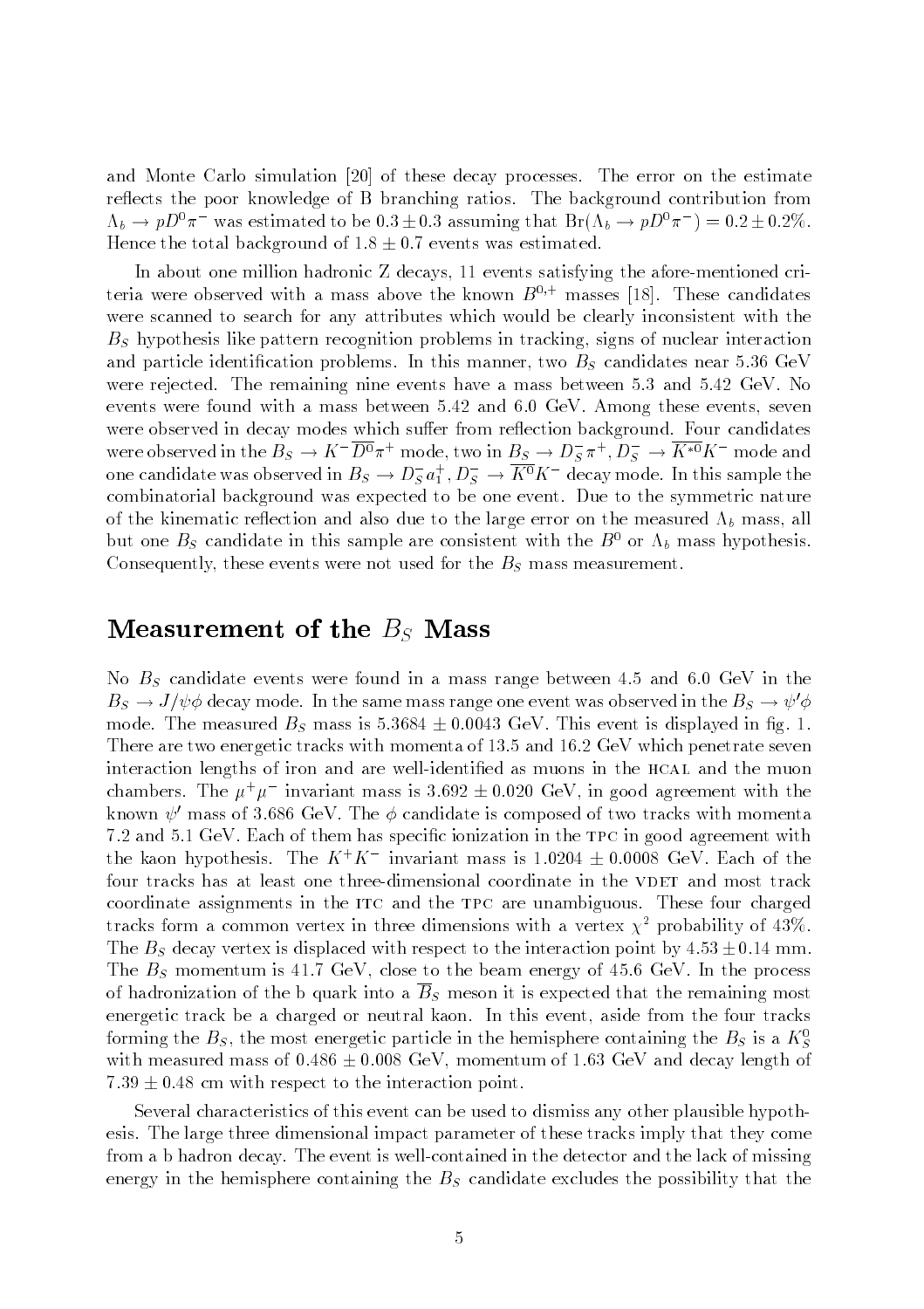two muons making the  $\psi'$  candidate were instead produced in the double semileptonic decay of a b hadron ( $\theta \to c\mu$   $\nu, \epsilon \to \Lambda \mu^+ \nu$ ). The B<sup>o</sup> hypothesis can be ruled out for this event by comparing the reconstructed mass with the precisely measured [18]  $B^0$  mass. The  $D_S$  candidate tracks, when interpreted as  $D^+ \to \psi \Lambda^+ \pi^-$  have a mass inconsistent to more than 10 standard deviations. The  $B^+ \to \psi' K^-\pi^+$  hypothesis was rejected on the basis of the observed mass at the five standard deviations level and also by the  $dE/dx$ information. These observations on this event are substantiated by studies performed with a large sample of simulated  $Z \to \psi' X$  events. From these studies the expected combinatorial background above 5.0 GeV was estimated to be less than 0.006 events at 95% confidence level. The expected background from reflections from  $B^0$  and  $\Lambda_b$  decays was estimated to be less than 0.0003 and 0.00008 events respectively.

The error on the measured  $B<sub>S</sub>$  candidate mass could be underevaluated due to underestimations of the track parameter errors. From a study of the mass error using a sample of cleanly reconstructed  $D+$  and  $J/\psi\to\mu^+\mu^-$  candidates and a measurement of the momentum error on muons in  $Z \to \mu^+ \mu^-$  events, a scale factor on the error on the mass of  $1.3 \pm 0.1$  was estimated. After correcting for this error underestimation, the  $B_s$ candidate mass error was increased to  $\pm 0.0056$  GeV.

Another unambiguous  $B_S$  candidate was observed in the  $B_S \to D_S^+ \pi^-$ ,  $D_S^+ \to \varphi \pi^+$ decay mode. The event is displayed in Fig. 2. Two oppositely charged tracks of momenta 3.2 and 4.0 GeV, identified in the TPC as kaons, form a  $\phi$  candidate with mass  $M_{\phi}$  = 1.020 ± 0.001 GeV. Together with a pion of momentum 2.26 GeV, they form a  $D_S^+ \to \phi \pi^+$  candidate with an invariant mass of 1.959  $\pm$  0.006 GeV and momentum of 9.3  $-$ GeV. Each of these three tracks has three dimensional coordinates in the VDET. They form a common vertex (vertex  $\chi^2$  probability is 38%) which is displaced by 2.71 $\pm$ 0.30 mm from the interaction point. Together with a  $\pi^-$  of momentum 31.6 GeV the  $D_S^+$  candidate forms the  $B_S$  decay vertex (vertex  $\chi^+$  probability is 82%) at a distance of 1.57  $\pm$  0.41 mm from the interaction point. The  $B<sub>S</sub>$  momentum is 40.9 GeV. The measured  $B<sub>S</sub>$  meson mass is  $5.401 \pm 0.077$  GeV. This mass is in good agreement with the mass measured from the  $B_s \to \psi' \phi$  candidate but has much larger error due to the large momentum of the  $\pi^$ candidate. Given the large error on the reconstructed mass, the  $B_S \to D_S^+ \pi^-$  hypothesis cannot be ruled out. The fine granularity of the ECAL permits a search for a low energy photon consistent with  $D_S^+$  , but no such photon with momentum greater than 0.50 GeV was found. For this  $B_S$  candidate the possible background could be from  $B \to D^+\pi^$ and  $\Lambda_b \to \Lambda_c^+ \pi^-$  decays followed by  $D^+ \to \Lambda^- \pi^+ \pi^+$  and  $\Lambda_c^+ \to \Lambda^- \bar{p} \pi^+$  respectively. **These hypotheses were rejected for this event because the**  $K+\pi+\pi$  **and**  $K+p\pi$  invariant masses were more than 10 standard deviations away from the nominal  $D^+$  and  $\Lambda_c^+$  mass, respectively. From Monte Carlo simulations of  $Z \to \bar{v} \bar{v} \to D^+_S X$  events, the expected combinatorial background in a mass window of  $\pm 0.150$  GeV around 5.368 GeV was estimated to be less than 0.06 events at 95% condence level. No other background hypothesis is plausible for this event.

There is another striking feature in this event. In addition to the tracks constituting the  $B<sub>S</sub>$  candidate, there are two other tracks in the same hemisphere which come from the interaction point and have momenta of 3.6 and 1.2 GeV. The specic ionization of the fragmentation track with momentum of 3.6 GeV (labeled  $K_f$ ) is in good agreement  $(0.3\sigma)$ with the kaon hypothesis. The pion hypothesis is disfavoured by 3.0  $\sigma$ . This is additional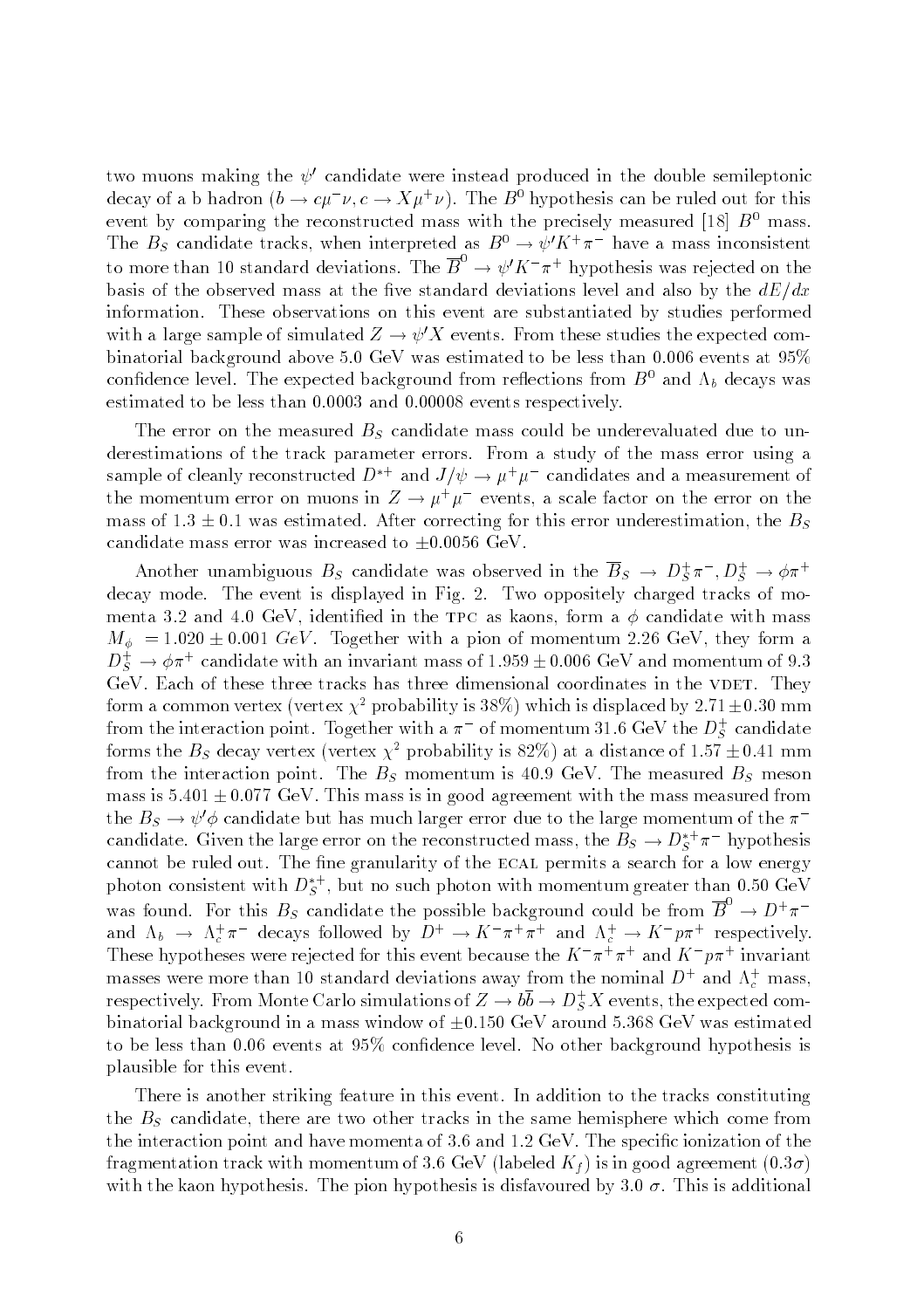

Figure 1: (a) A fisheye  $r\phi$  view of the  $B_s \rightarrow \psi' \phi$  event. The tracks forming the  $B_s$ meson are appropriately labeled. (b) A closeup view of the event near the interaction point. The error ellipses on the interaction point (IP) and the  $B<sub>S</sub>$  vertex are  $3\sigma$ . (c) A fisheye view of the event near the inner tracking chambers in the  $r - \phi$  dimensions. The track coordinates recorded in the VDET and the ITC are shown. All tracks forming the  $B<sub>S</sub>$  traverse a single silicon wafer in the inner and outer layer of the VDET minimizing mass measurement errors from possible internal misalignment in the VDET. The  $K_S^{\circ}$  decay daughters are labeled as  $\pi^+$  and  $\pi^-$  . The vertex error ellipse is 30. The  $\pi^-$  track has momentum of  $0.27 \text{ GeV}$  and curls inside the ITC in the magnetic field of  $1.5 \text{ T}$  and has no coordinates in the tpc.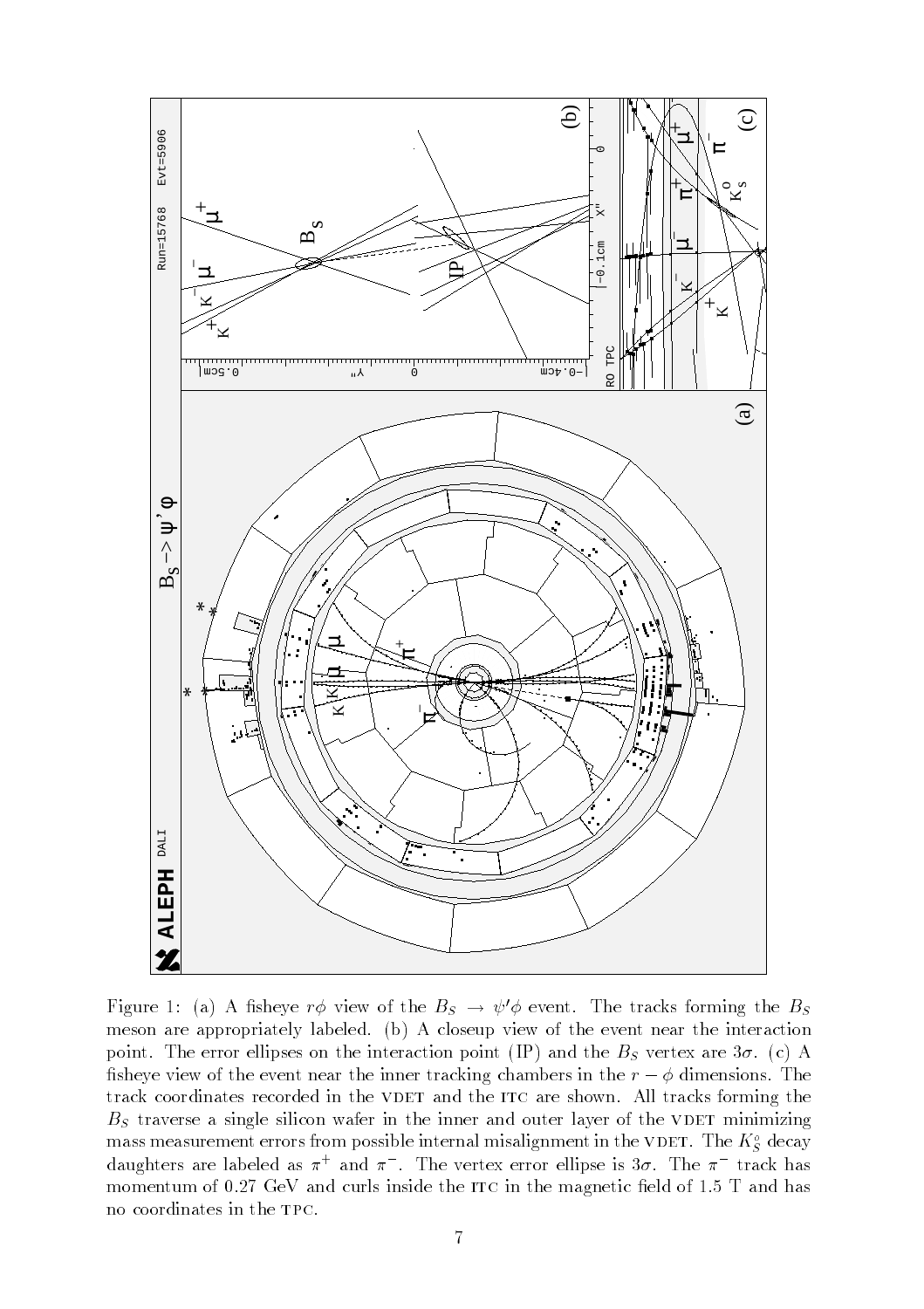

Figure 2: (a) A fisheye view of the  $B_S \to D_S^+\pi^-$  event in the  $r\phi$  plane. The tracks forming the  $\overline{B}_S$  meson are appropriately labeled. The kaon from fragmentation process and the opposite hemisphere electron which indicate that  $B<sub>S</sub>$  meson has mixed are indicated as  $K_f$  and  $e$  -respectively. (b) A closeup view of the event near the interaction point. The  $D_S^+$  and  $B_S^-$  meson decay points are indicated. The error ellipses are 1 $\sigma.$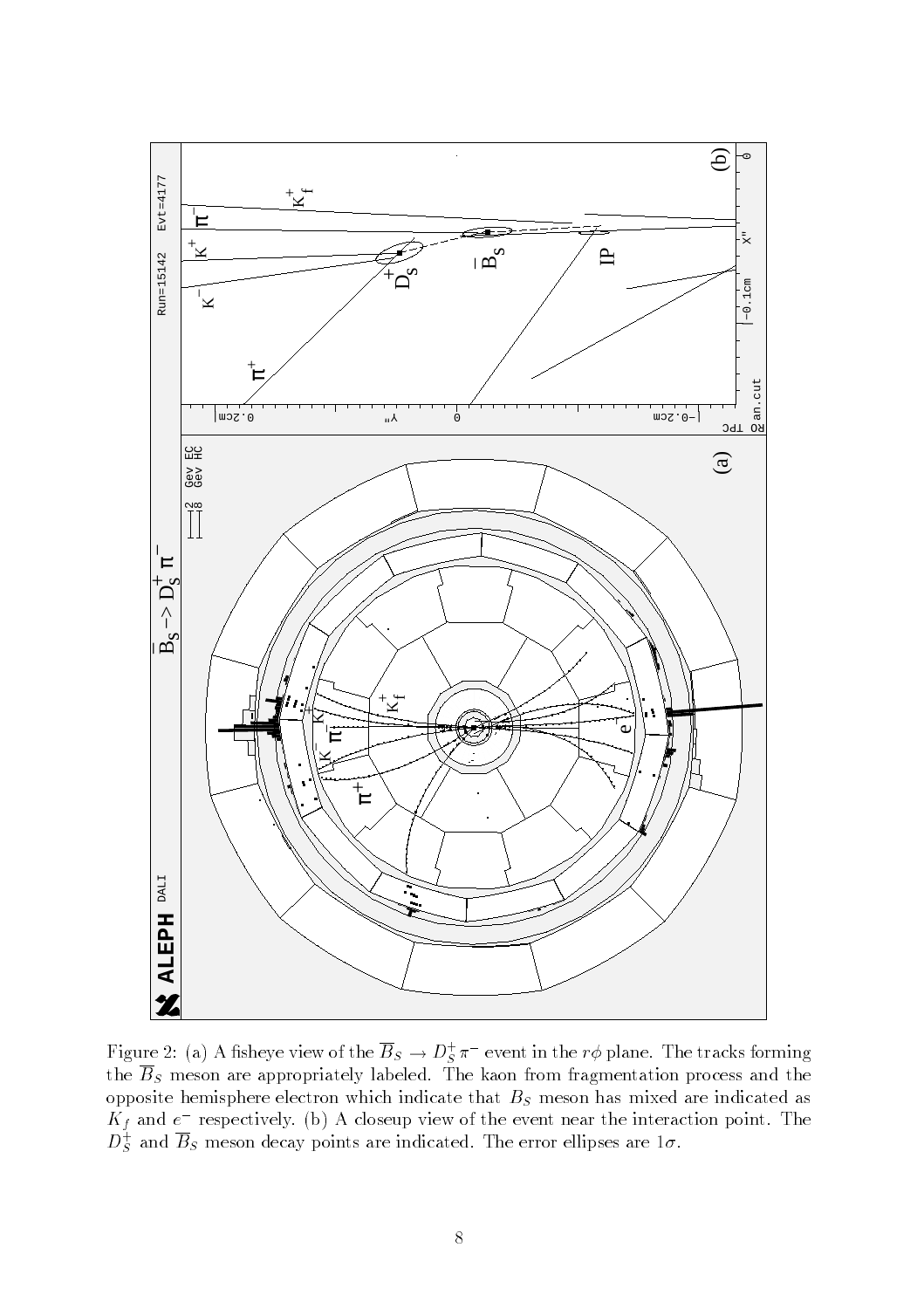| Error Source                      |                   | Magnitude Systematic error on $B_s$ Mass |
|-----------------------------------|-------------------|------------------------------------------|
| Mass scale uncertainty            | $0.12\%$          | 0.0011                                   |
| Remove worst hit in $ITC + TPC$   |                   | 0.0004                                   |
| Interchange ambiguous hits in ITC |                   | 0.0001                                   |
| Tracking chamber misalignment     | $\frac{7}{0.3\%}$ | 0.0008                                   |
| Track sagitta offset              |                   | 0.0003                                   |
| Total                             |                   | 0.0015                                   |

Table 2: The principal sources of systematic error in the  $B<sub>S</sub>$  mass measurement. The mass errors are quoted in GeV.

evidence for associated kaon production in the hadronization of the b quark into a  $B<sub>S</sub>$ meson. Further, the electric charge of this kaon is positive implying that a  $B<sub>S</sub>$  meson was produced at the interaction point, while the observed decay is  $B_S \to D_S^+ \pi^-$  . These features of the event are consistent if a  $B<sub>S</sub>$  meson ( $\overline{b}$ s) was produced at the interaction point, underwent  $B_s - B_s$  oscillation and decayed as a  $B_s$  meson ( $b\overline{s}$ ). This hypothesis is strengthened by the presence of a prompt electron ( $e$  ), in the opposite hemisphere,  $\overline{\phantom{a}}$ with momentum of 10.6 GeV and transverse momentum (with respect to the associated jet) of 1.28 GeV. Taking into account the presence of background and the possibility of mixing, this electron tags the production of a b quark in the hemisphere with a probability of 85%.

From a weighted average of the two unambiguous events, the  $B<sub>S</sub>$  mass was

$$
M_{Bs} = 5.3686 \pm 0.0056 \ GeV.
$$

### Systematic Error on  $B<sub>S</sub>$  Mass Measurement

The  $B_S$  mass measurement is dominated by the  $B_S \to \psi' \phi$  event. The systematic error on the mass measurement was estimated by studying the specific features of the this event. the tracking performance measured from  $Z \to \mu^+ \mu^-$  events and the general capability of the ALEPH detector in measuring the masses of the charm hadrons. The most significant contributions to the systematic error are listed in table 2 and shall be discussed below. Processes such as decay in flight of kaons, multiple scattering, nuclear interaction in the tracking volume and misassignment of track coordinates (especially for the kaon tracks in the  $\phi$  decay) can lead to a gross mismeasurement of the  $B<sub>S</sub>$  mass. This possibility was checked by generating 700 events with the topology of the observed event and simulating the response of the ALEPH tracking system. The resulting  $\mu^+\mu^-K^+K^-$  invariant mass distribution was fitted with a Gaussian. The observed mass was  $5.3683\pm0.0008$  GeV with an r.m.s of  $0.0050 \pm 0.0001$  GeV. No non-Gaussian tails were observed. Possible biases in the  $\psi'$  mass-constrained fit were checked by generating 1000 fully simulated  $B_s \to \psi' \phi$ events. The reconstructed mass was found to be in good agreement with the generated value.

From a comparison of the reconstructed mass of the  $D^+, D^+$  and  $\psi$  hadrons with their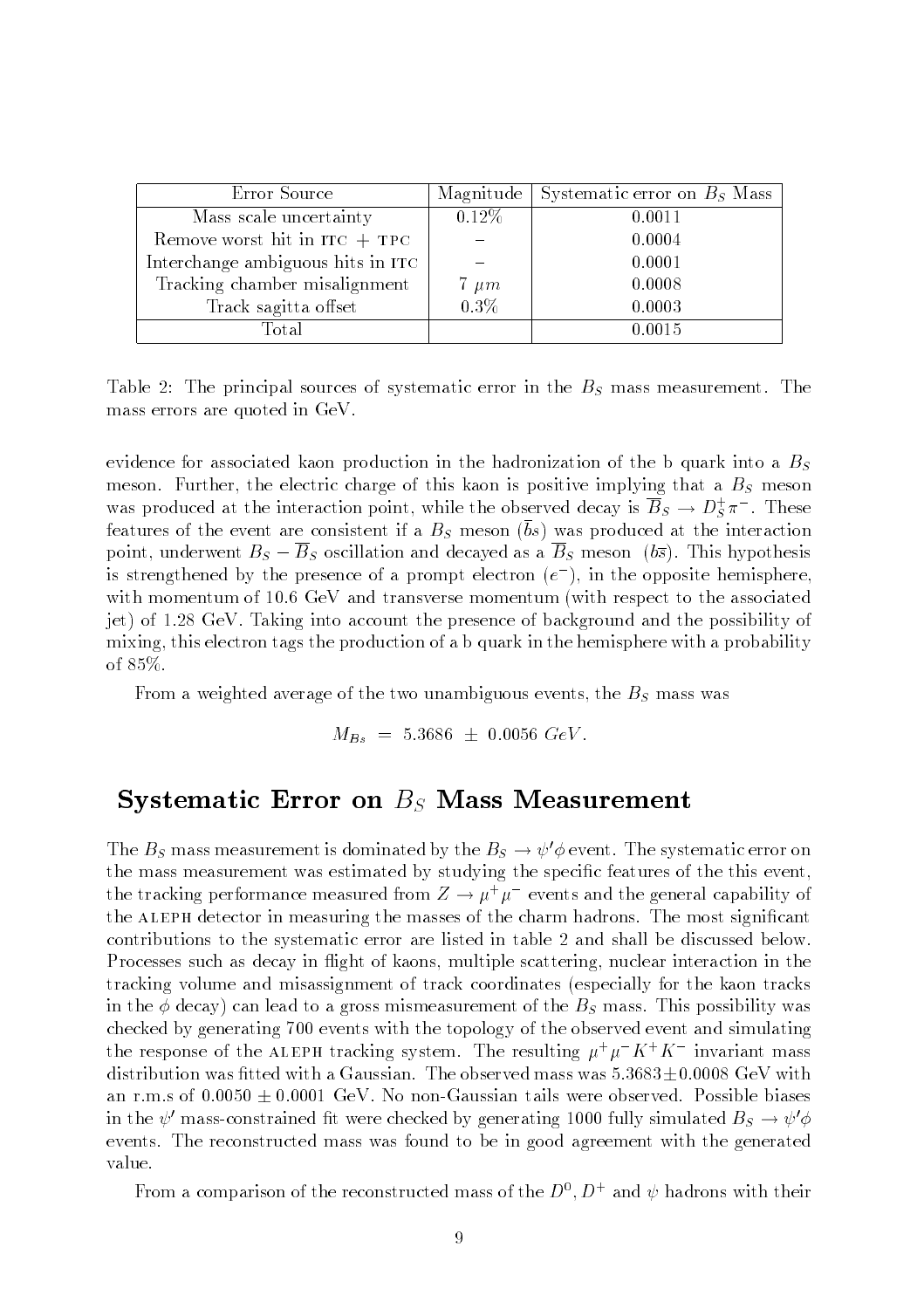known values [18], the mass scale of the ALEPH detector is known to better than  $0.12\%$ . Due to the  $\psi'$  mass constraint imposed in the fit, the effect of a 0.12% scale error on the  $B<sub>S</sub>$  mass measurement is 0.0011 GeV. The effects of possible misassignment of the track hit coordinates in the VDET, the ITC and the TPC were studied. It was not possible to interchange VDET coordinates on any of the four tracks from the  $B<sub>S</sub>$  candidate without an unacceptably large increase in the  $\chi^2$  of the track fit. Removing the ITC and the TPC coordinates which contributed most to the  $\chi^2$  of the track fit changed the  $B_s$  mass by 0.0004 GeV. An interchange of the ambiguous hits in the ITC changed the  $B<sub>S</sub>$  mass by 0.0001 GeV.

The alignment of the ALEPH tracking system has been studied using the  $Z \rightarrow \mu^+\mu^$ data. Single helix fits to this dimuon data show that there is a possibility of a  $\phi$  dependent misalignment between the VDET and the ITC-TPC system. The amplitude of this effect is about 7  $\mu$ m at the outer VDET layer. This could lead to an error on the track angle measurement of about 1.2  $\pm$  10  $\pm$  Changing the measured  $\psi$  and  $\phi$  angles in opposite directions by this amount led to a change in the  $B<sub>S</sub>$  mass of 0.0008 GeV. Studies of  $Z \rightarrow \mu^+ \mu^-$  events have also shown a charge-dependent bias in momentum measurement of  $0.3\%$ , implying an offset in track sagitta measurement of about  $3.0\cdot10^{-7}cm^{-1}$  . This offset contributes a mass measurement error of  $0.0003$  GeV. The sum, in quadrature, of all these sources of systematic error was  $0.0015$  GeV. Hence the  $B<sub>S</sub>$  mass was measured to be

 $M_{Bs}$  = 5.3686  $\pm$  0.0056(stat.)  $\pm$  0.0015(syst.) GeV.

# Conclusion

In a sample of about 1.1 million hadronic Z decays recorded with the ALEPH detector, two unambiguous  $B<sub>S</sub>$  meson candidates were completely reconstructed. From these events the measured  $B<sub>S</sub>$  meson was  $5.3686 \pm 0.0056(stat.) \pm 0.0015(syst.)$  GeV. This  $B<sub>S</sub>$  meson mass is in good agreement with the predictions  $[7, 8]$  of the quark model. This is the first direct and precise measurement of the  $B<sub>S</sub>$  meson mass.

# Acknowledgements

We thank our colleagues in the Accelerator Divisions. Thanks are also due to the many engineering and technical personnel at CERN and at the home institutes for their contributions toward the performance of ALEPH. Those of us not from member states thank cern for its hospitality.

# References

 $|1|$  the observed rate of like sign lepton pairs in  $pp$  and  $e^+e^-$  conisions is circumstantial evidence for the existence of the  $B<sub>S</sub>$  meson. For a review and original references, see,